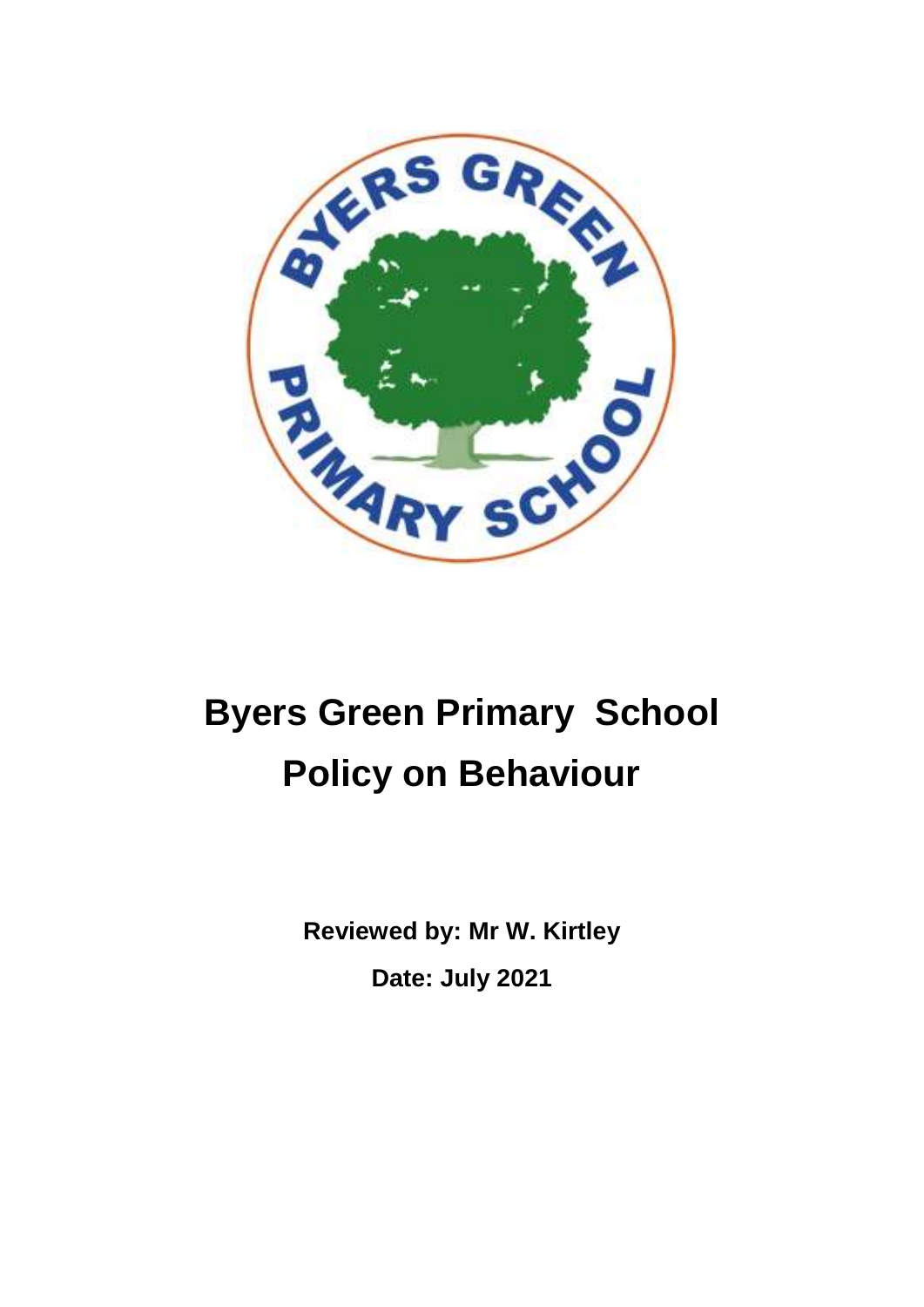# **1 Aims and objectives**

- 1.1 It is a primary aim of our school that every member of our school community feels valued and respected, and that each person is treated fairly and well. We are a caring community, whose values are built on mutual trust and respect for all. Our behaviour policy is therefore designed to support the way in which all members of our school can live and work together in a supportive way. It aims to promote an environment in which everyone feels happy, safe and secure.
- 1.2 To make our school a safe and happy place to learn we have the following rules:
	- We can follow instructions at all times.
	- We can treat other people as we would want others to treat us.
	- We can be well-mannered at all times.
	- We can treat all property with respect.
	- We can walk quietly around the school building at all times.

However, our behaviour policy is not primarily concerned with rule enforcement. It is a means of promoting good relationships, so that people can work together with the common purpose of helping everyone to learn. This policy supports our school community in aiming to allow everyone to work together in an effective and considerate way.

- 1.3 We expect every member of our school community to behave in a considerate way towards others.
- 1.4 We treat all children fairly and apply this behaviour policy in a consistent way.
- 1.5 We aim to help children grow in a safe and secure environment, and to become positive, responsible and increasingly independent members of our school community.
- 1.6 We reward good behaviour, as we believe that this will develop an ethos of kindness and cooperation. This policy is designed to promote good behaviour, rather than merely deter anti-social behaviour.

#### **2 Rewards and consequences**

- 2.1 Our school rewards children for good behaviour in a variety of ways:
	- Praise
	- 'Chance' tickets (which contribute to a weekly prize draw), stickers and stamps
	- Gold certificates for Achievement, Behaviour or collecting 20 stamps on Reward Chart
	- Platinum certificate and free book from Book Club (10 Gold certificates)
	- Voucher (3 Platinum certificates)
- 2.2 We have a weekly whole school Praise Assembly where certificates are given out by class teachers and the Headteacher. Children are also encouraged to share their achievements out of school by bringing certificates, medals and trophies to this event.
- 2.3 Our school uses a number of hierarchical consequences to enforce the school rules, and to ensure a safe and positive learning environment:
	- Verbal warning
	- Recorded warning
	- Recorded warning then Time Out
	- Recorded warning then complete Think Sheet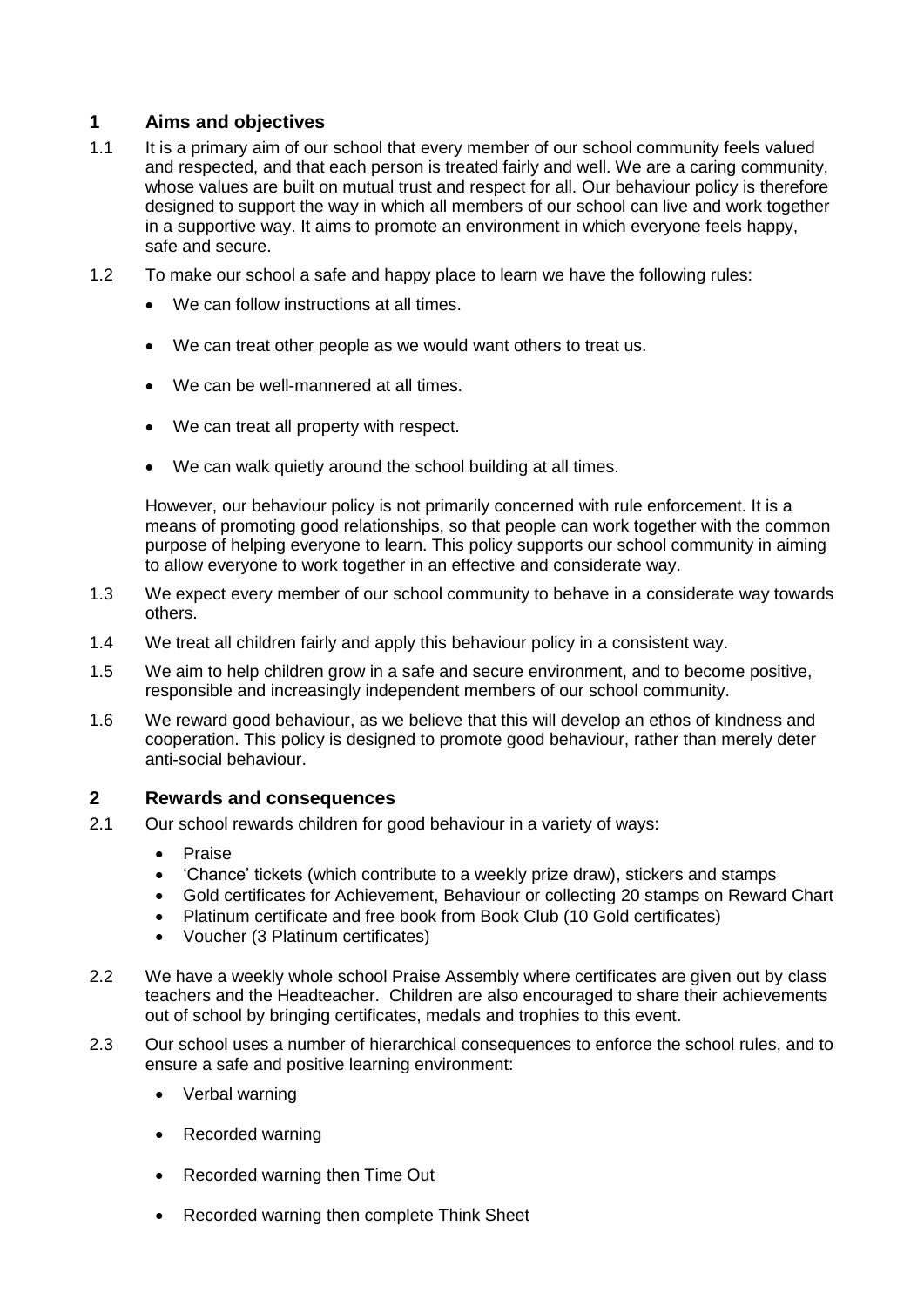• Recorded warning then go to Headteacher

We employ each sanction appropriately to each individual situation. Below are some examples:

- We expect children to listen carefully to instructions in lessons. If they do not do so, we ask them either to move to a place nearer the teacher, or to sit on their own.
- We expect children to try their best in all activities. If they do not do so, we may ask them to redo a task.
- If a child is disruptive in class, the teacher reminds him or her of our school rules. If a child misbehaves repeatedly, we isolate the child from the rest of the class until s/he calms down, and is able to work sensibly again with others.
- The safety of the children is paramount in all situations. If a child's behaviour endangers the safety of others, the class teacher stops the activity and prevents the child from taking part for the rest of that session.
- If a child threatens, hurts or bullies another child, the class teacher records the incident and the child is sent to the Headteacher. If a child repeatedly acts in a way that disrupts or upsets others, we contact the child's parents and seek an appointment in order to discuss the situation, with a view to improving the behaviour of the child.

Sanctions may be applied where a pupil has misbehaved off-site when representing the school, such as on a school trip or on the bus on the way to or from school.

Where a pupil makes an accusation against a member of staff and that accusation is shown to have been malicious, the Headteacher will discipline the pupil in accordance with this policy. The Headteacher will also consider the pastoral needs of staff accused of misconduct.

- 2.4 The class teacher discusses the school rules with each class. In addition to the school rules, each class also has its own classroom code, which is agreed by the children and displayed on the wall of the classroom. In this way, every child knows the standard of behaviour that we expect in our school. If there are incidents of anti-social behaviour, the class teacher discusses these with the whole class during circle time.
- 2.5 Our school does not tolerate bullying of any kind. If we discover that an act of bullying or intimidation has taken place, we act immediately to stop any further occurrences of such behaviour. While it is very difficult to eradicate bullying, we do everything in our power to ensure that all children attend school free from fear. Please see our anti-bullying policy for further information.
- 2.6 All members of staff are aware of the advice regarding the use of reasonable force, as set out in the DfE document: 'Use of reasonable force – Advice for headteachers, staff and governing bodies (July 2013). Teachers in our school do not use force as a punishment. Staff only intervene physically to restrain children or to prevent injury to a child, or if a child is in danger of hurting him/herself. The actions that we take are in line with government advice on the restraint of children.

# **3 The role of the class teacher**

- 3.1 It is the responsibility of class teachers to ensure that our school rules are enforced in their classes, and that their classes behave in a responsible manner during lesson time.
- 3.2 The class teachers in our school have high expectations of the children with regard to behaviour, and they strive to ensure that all children work to the best of their ability.
- 3.3 The class teacher treats each child fairly, and enforces the classroom code consistently. The teachers treat all children in their classes with respect and understanding.
- 3.4 If a child misbehaves repeatedly in class, the class teacher keeps a record of all such incidents. In the first instance, the class teacher deals with incidents him/herself in the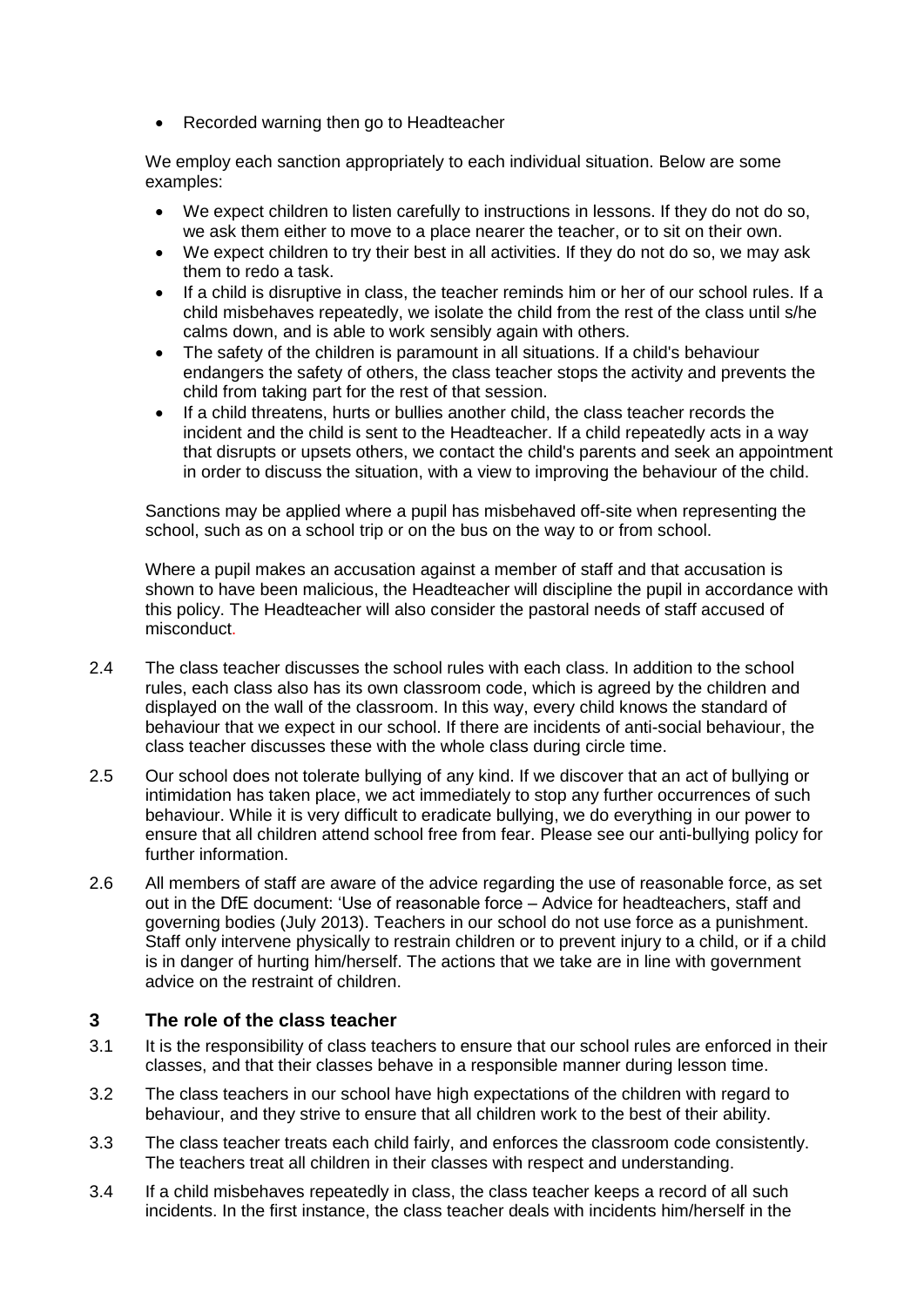normal manner. However, if misbehaviour continues, the class teacher seeks help and advice from the Headteacher.

- 3.5 The class teacher liaises with external agencies, as necessary, to support and guide the progress of each child. The class teacher may, for example, discuss the needs of a child with the LA's behaviour support service.
- 3.6 The class teacher reports to parents about the progress of each child in their class, in line with the whole-school policy. The class teacher may also contact a parent if there are concerns about the behaviour or welfare of a child.

# **4 The role of the Headteacher**

- 4.1 It is the responsibility of the Headteacher to implement the school behaviour policy consistently throughout the school, and to report to governors, when requested, on the effectiveness of the policy. It is also the responsibility of the headteacher to ensure the health, safety and welfare of all children in the school.
- 4.2 The Headteacher supports the staff by implementing the policy, by setting the standards of behaviour, and by supporting staff in their implementation of the policy.
- 4.3 The Headteacher keeps records of all reported serious incidents of misbehaviour.
- 4.4 The Headteacher has the responsibility for giving fixed-term exclusions to individual children for serious acts of misbehaviour. For repeated or very serious acts of anti-social behaviour, the Headteacher may permanently exclude a child. This action is taken only after the school governors have been notified.

# **5 The role of parents**

- 5.1 The school collaborates actively with parents, so that children receive consistent messages about how to behave at home and at school.
- 5.2 We explain our school rules in the school brochure, and we expect parents to read them and support them.
- 5.3 We expect parents to support their child's learning, and to cooperate with our school, as set out in the home–school agreement. We try to build a supportive dialogue between home and school, and we inform parents immediately if we have concerns about their child's welfare or behaviour.
- 5.4 If we have to use reasonable consequences to a child who has misbehaved, we expect parents to support our actions. If parents have any concerns about the way that their child has been treated, they should initially contact the class teacher or Headteacher. If these discussions cannot resolve the problem, a formal complaints process can be implemented.

#### **6 The role of governors**

- 6.1 The governing body has the responsibility of setting down these general guidelines on standards of behaviour, and of reviewing their effectiveness. The governors support the Headteacher in adhering to these guidelines.
- 6.2 The Headteacher has the day-to-day authority to implement school policy on behaviour, but governors may give advice to the Headteacher about particular behaviour-related issues. The Headteacher must take this into account when making decisions about matters of behaviour.

#### **7 Fixed-term and permanent exclusions**

- 7.1 We do not wish to exclude any child from school, but sometimes this may be necessary. We refer to the DfE document: 'Exclusion from maintained schools, academies and pupil referral units in England - Statutory guidance for those with legal responsibilities in relation to exclusion' in any decision to exclude a child from school.
- 7.2 Only the Headteacher (or the Acting Headteacher) has the power to exclude a child from school. The Headteacher may exclude a child for one or more fixed periods, for up to 45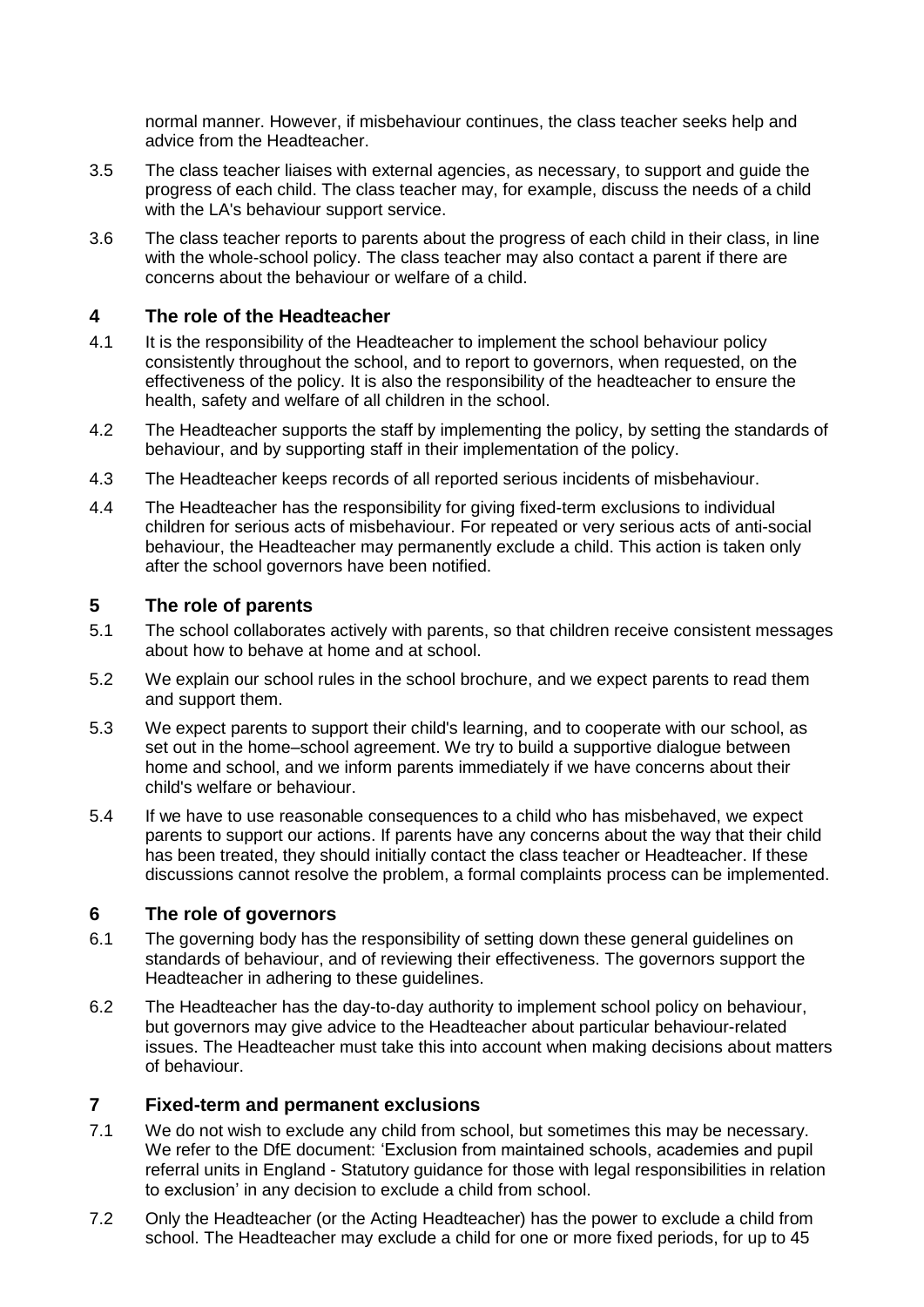days in any one school year. In extreme and exceptional circumstances, the Headteacher may exclude a child permanently. It is also possible for the Headteacher to convert a fixedterm exclusion into a permanent exclusion, if the circumstances warrant this.

- 7.3 If the Headteacher excludes a child, he informs the parents immediately, giving reasons for the exclusion. At the same time, the Headteacher makes it clear to the parents that they can, if they wish, appeal against the decision to the governing body and informs the parents how to make any such appeal.
- 7.4 The Headteacher informs the LA and the governing body about any permanent exclusion, and about any fixed-term exclusions beyond five days in any one term.
- 7.5 The governing body itself cannot either exclude a child or extend the exclusion period made by the Headteacher.
- 7.6 The governing body has a discipline committee which is made up of between three and five members. This committee considers any exclusion appeals on behalf of the governors.
- 7.7 When an appeals panel meets to consider an exclusion, they consider the circumstances under which the child was excluded, consider any representation by parents and the LA, and consider whether the child should be reinstated.
- 7.8 If the governors' appeals panel decides that a child should be reinstated, the Headteacher must comply with this ruling.

#### **8 Confiscation**

- 8.1 Any prohibited items found in pupils' possession will be confiscated. These are:
	- Knives or weapons
	- o Alcohol
	- o Illegal drugs
	- o Stolen items
	- o Tobacco and cigarette papers
	- o Fireworks
	- o Pornographic images
	- o Any article a staff member reasonably suspects has been, or is likely to be, used to commit an offence, or to cause personal injury to, or damage to the property of, any person (including the pupil)

These items will not be returned to pupils.

#### **9 Pupil support**

- 9.1 Our school recognises its legal duty under the Equality Act 2010 to prevent pupils with a protected characteristic from being at a disadvantage. Consequently, our approach to challenging behaviour may be differentiated to cater to the needs of the pupil. The school's special educational needs co-ordinator will evaluate a pupil who exhibits challenging behaviour to determine whether they have any underlying needs that are not currently being met. Where necessary, support and advice will also be sought from specialist teachers, an educational psychologist, medical practitioners and/or others, to identify or support specific needs. When acute needs are identified in a pupil, we will liaise with external agencies and plan support programmes for that child. We will work with parents to create the plan and review it on a regular basis.
- 9.2 To ensure a smooth transition to the next year, pupils have transition sessions with their new teacher(s). In addition, staff members hold transition meetings. To ensure behaviour is continually monitored and the right support is in place, information related to pupil behaviour issues may be transferred to relevant staff at the start of the term or year.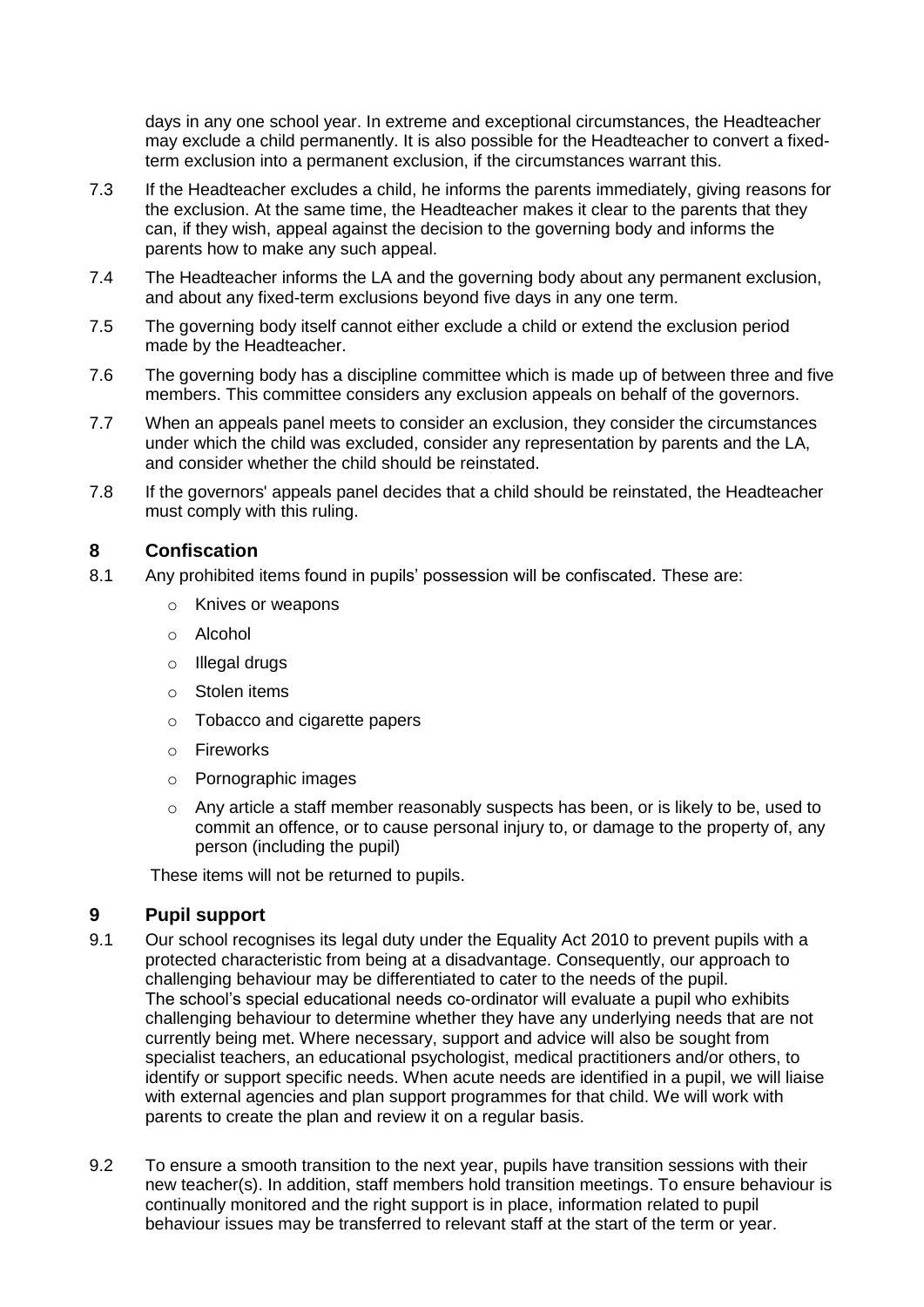Information on behaviour issues may also be shared with new settings for those pupils transferring to other schools.

# **10 Training**

10.1 Our staff are provided with training on managing behaviour, including proper use of restraint, as part of their induction process. Behaviour management will also form part of continuing professional development.

# **11 Monitoring and review**

- 11.1 The Headteacher monitors the effectiveness of this policy on a regular basis. He also reports to the governing body on the effectiveness of the policy and, if necessary, makes recommendations for further improvements.
- 11.2 The school keeps a variety of records concerning incidents of misbehaviour. The class teacher records minor classroom incidents. The Headteacher records those incidents in which a child is sent to him on account of more serious misbehaviour. We also keep a record of any incidents that occur at break or lunchtimes: teachers and lunchtime supervisors pass on details of any incidents directly to the Headteacher.
- 11.3 The Headteacher keeps a record of any child who is excluded for a fixed-term, or who is permanently excluded.
- 11.4 It is the responsibility of our governing body to monitor the rate of exclusions, and to ensure that our school policy is administered fairly and consistently. Our governing body will pay particular attention to the Equality Act 2010 and will seek to ensure that no child is treated unfairly in relation to any of the protected characteristics.
- 11.5 Our governing body reviews this policy annually. The governors may, however, review the policy earlier than this if the government introduces new regulations, or if recommendations are received on how our policy might be improved.